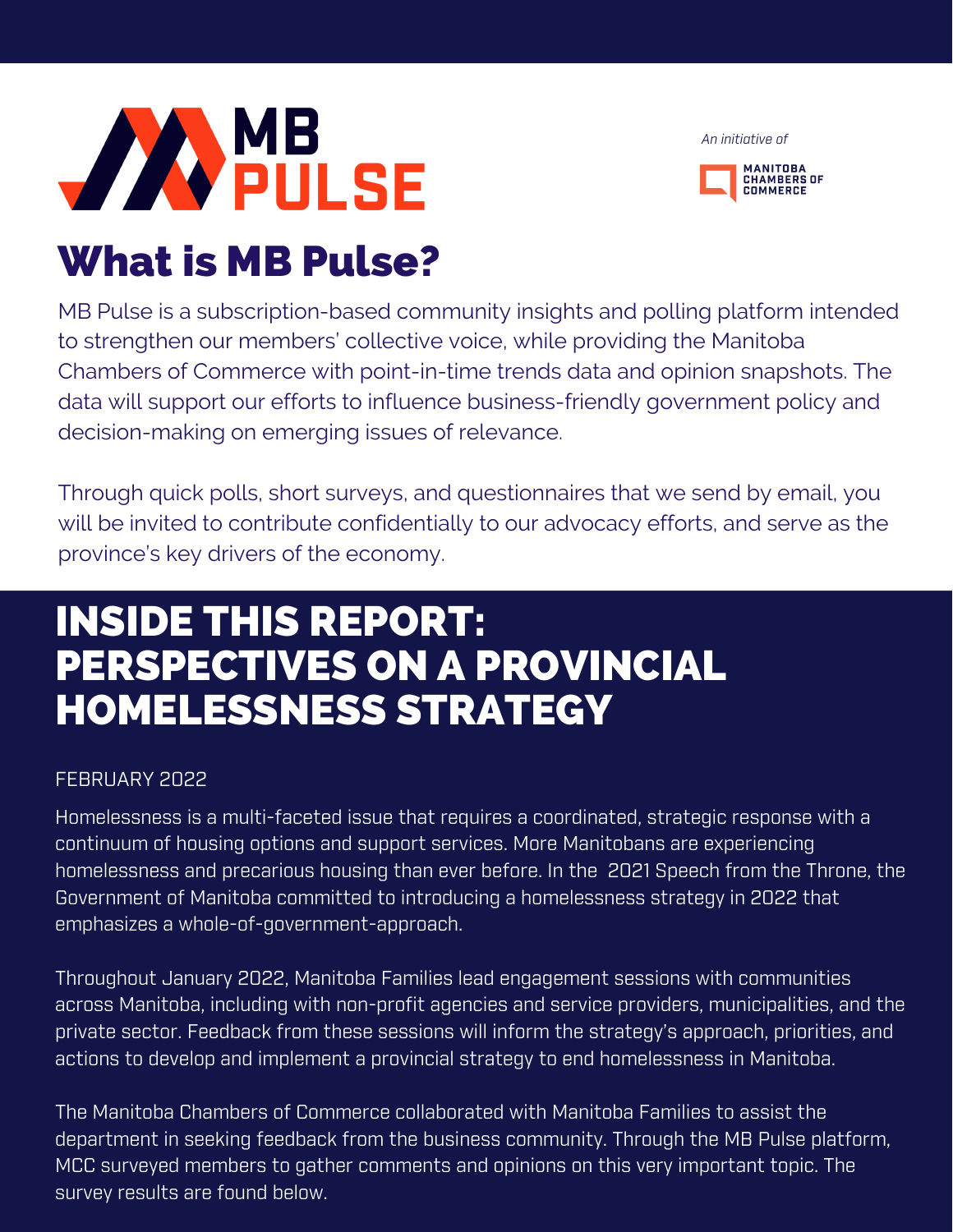#### DO YOU SUPPORT THE PROPOSED UNDERLYING APPROACH FOR A PROVINCIAL HOMELESSNESS STRATEGY?



#### PILLAR 1: MODERNIZING EMERGENCY RESPONSE

DO YOU SUPPORT THIS PROPOSED PILLAR AS AN EFFECTIVE COMPONENT IN THE INTERVENTION AND/OR PREVENTION OF HOMELESSNESS?

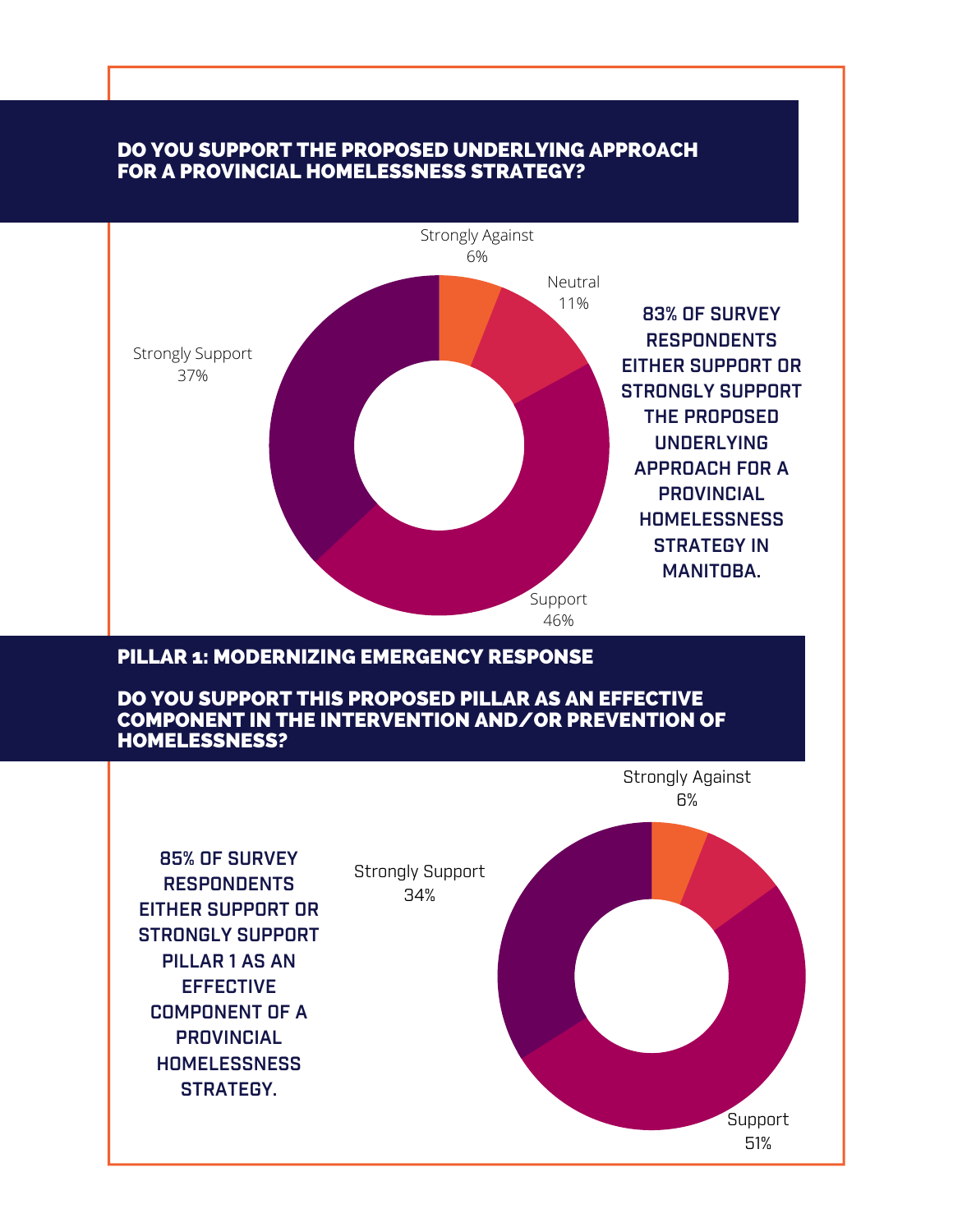

### PILLAR 2: ENSURING HOUSING IS PROVIDED WITH SUPPORTS

#### DO YOU SUPPORT THIS PROPOSED PILLAR AS AN EFFECTIVE COMPONENT IN THE INTERVENTION AND/OR PREVENTION OF HOMELESSNESS?

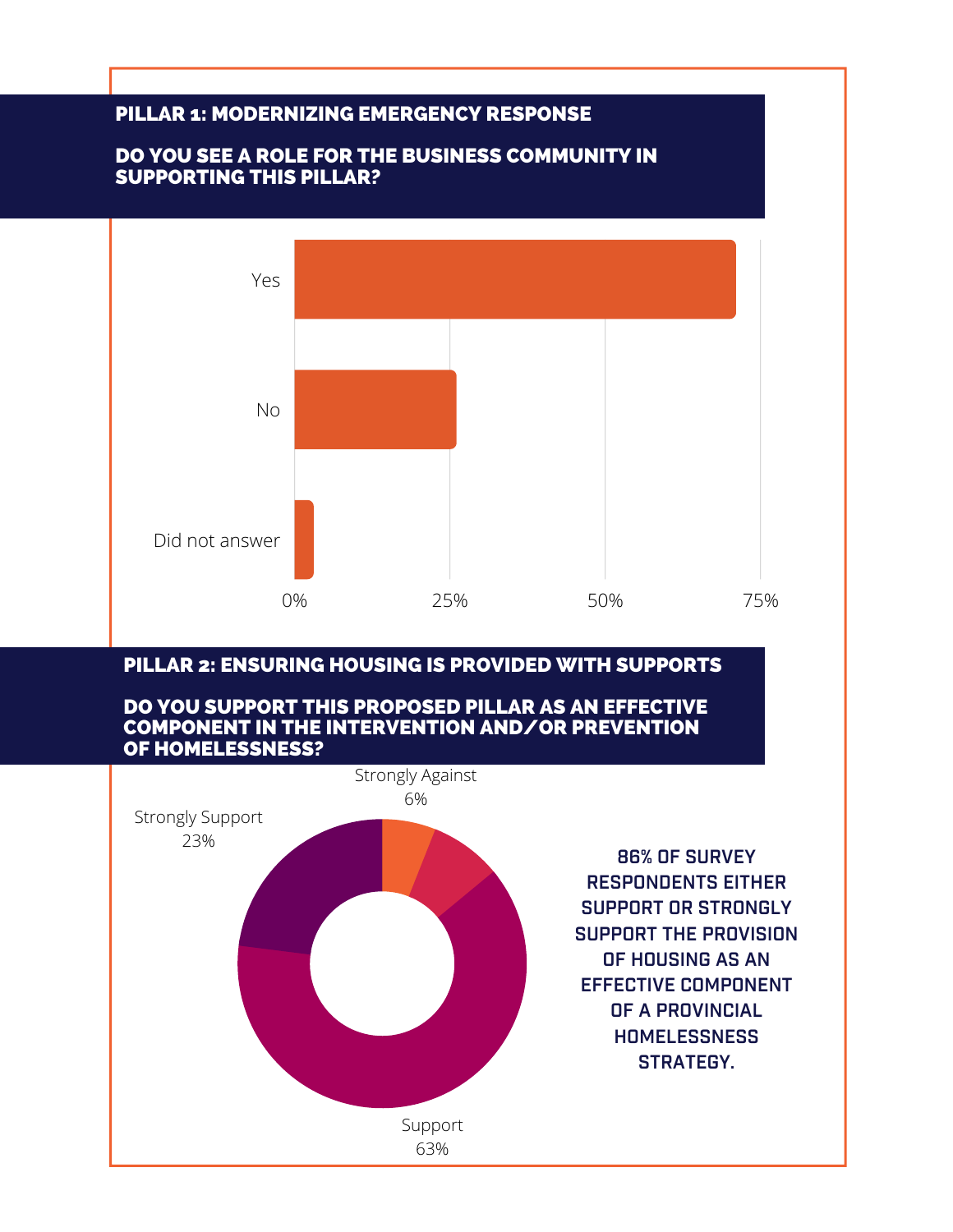### PILLAR 2: ENSURING HOUSING IS PROVIDED WITH SUPPORTS

#### DO YOU SEE A ROLE FOR THE BUSINESS COMMUNITY IN SUPPORTING THIS PILLAR?



## PILLAR 3: FOCUSING ON PREVENTION

#### DO YOU SUPPORT THIS PROPOSED PILLAR AS AN EFFECTIVE COMPONENT IN THE INTERVENTION AND/OR PREVENTION OF HOMELESSNESS?

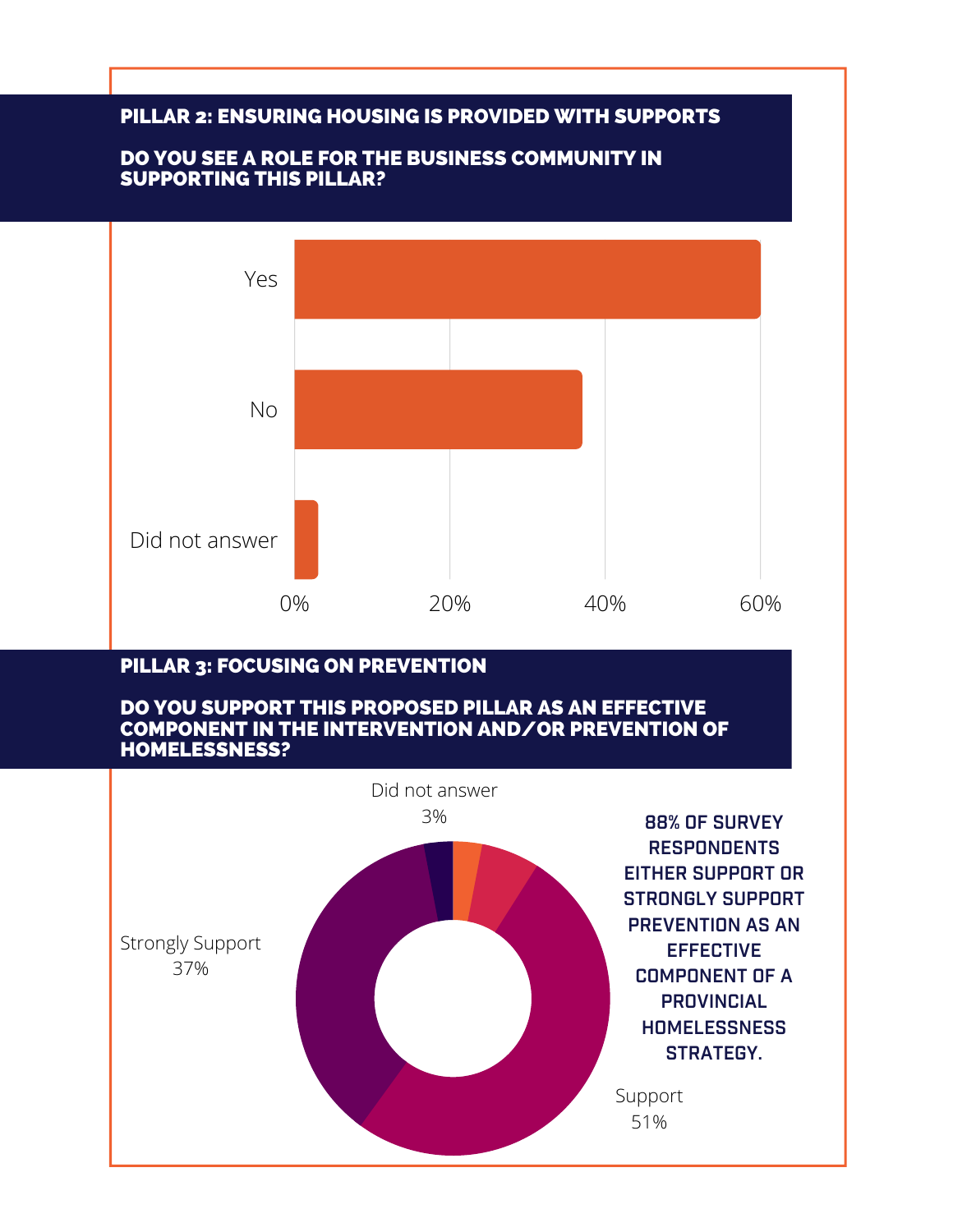

#### PILLAR 4: DEVELOPING PERSON-CENTRED NAVIGATION AND DELIVERY

DO YOU SUPPORT THIS PROPOSED PILLAR AS AN EFFECTIVE COMPONENT IN THE INTERVENTION AND/OR PREVENTION OF HOMELESSNESS?

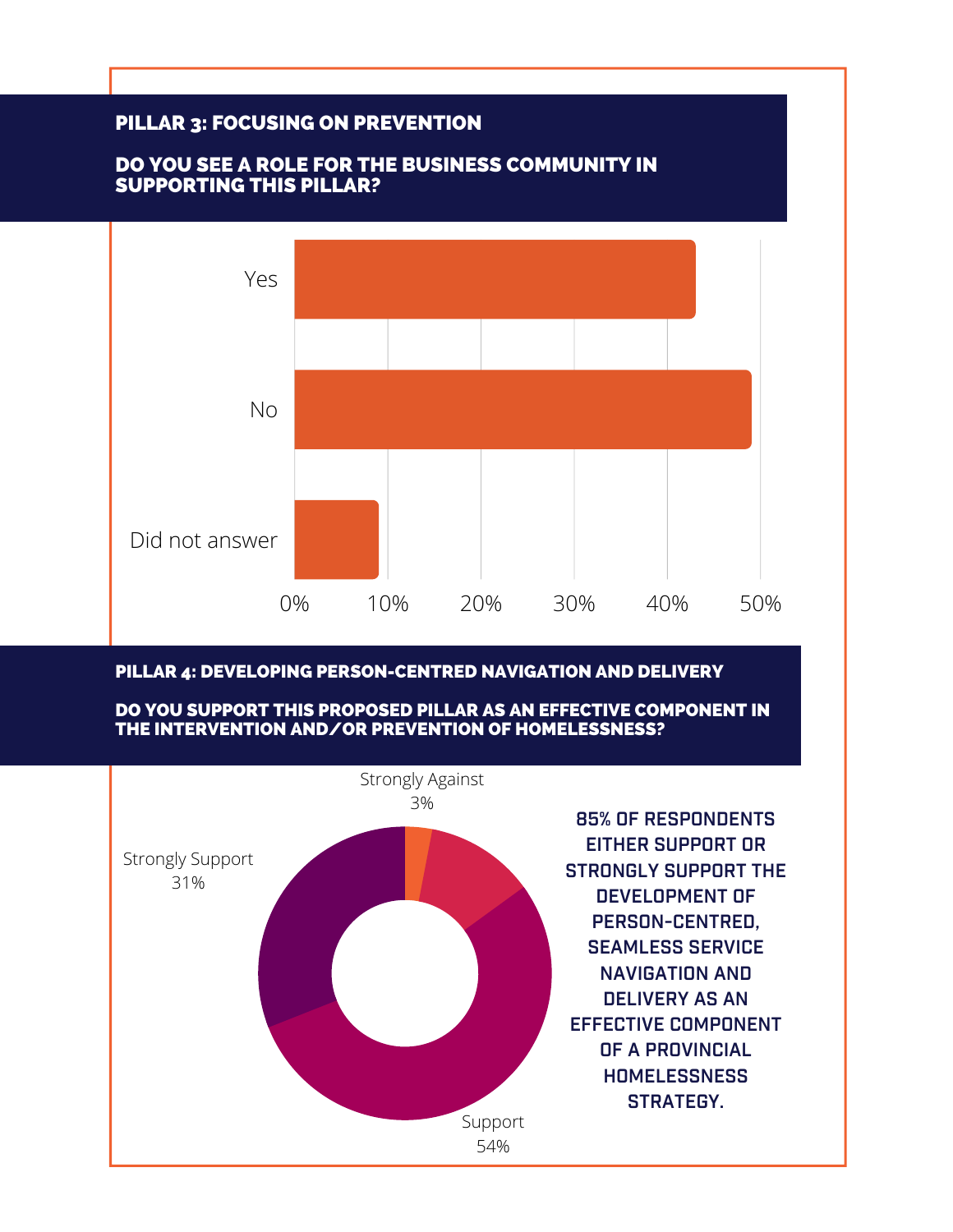#### PILLAR 4: DEVELOPING PERSON-CENTRED NAVIGATION AND DELIVERY



#### DO YOU SEE A ROLE FOR THE BUSINESS COMMUNITY IN SUPPORTING THIS PILLAR?

#### PILLAR 5: UNDERSTANDING THE UNIQUE NATURE OF HOMELESSNESS IN RURAL AND NORTHERN MANITOBA

#### DO YOU SUPPORT THIS PROPOSED PILLAR AS AN EFFECTIVE COMPONENT IN THE INTERVENTION AND/OR PREVENTION OF HOMELESSNESS?